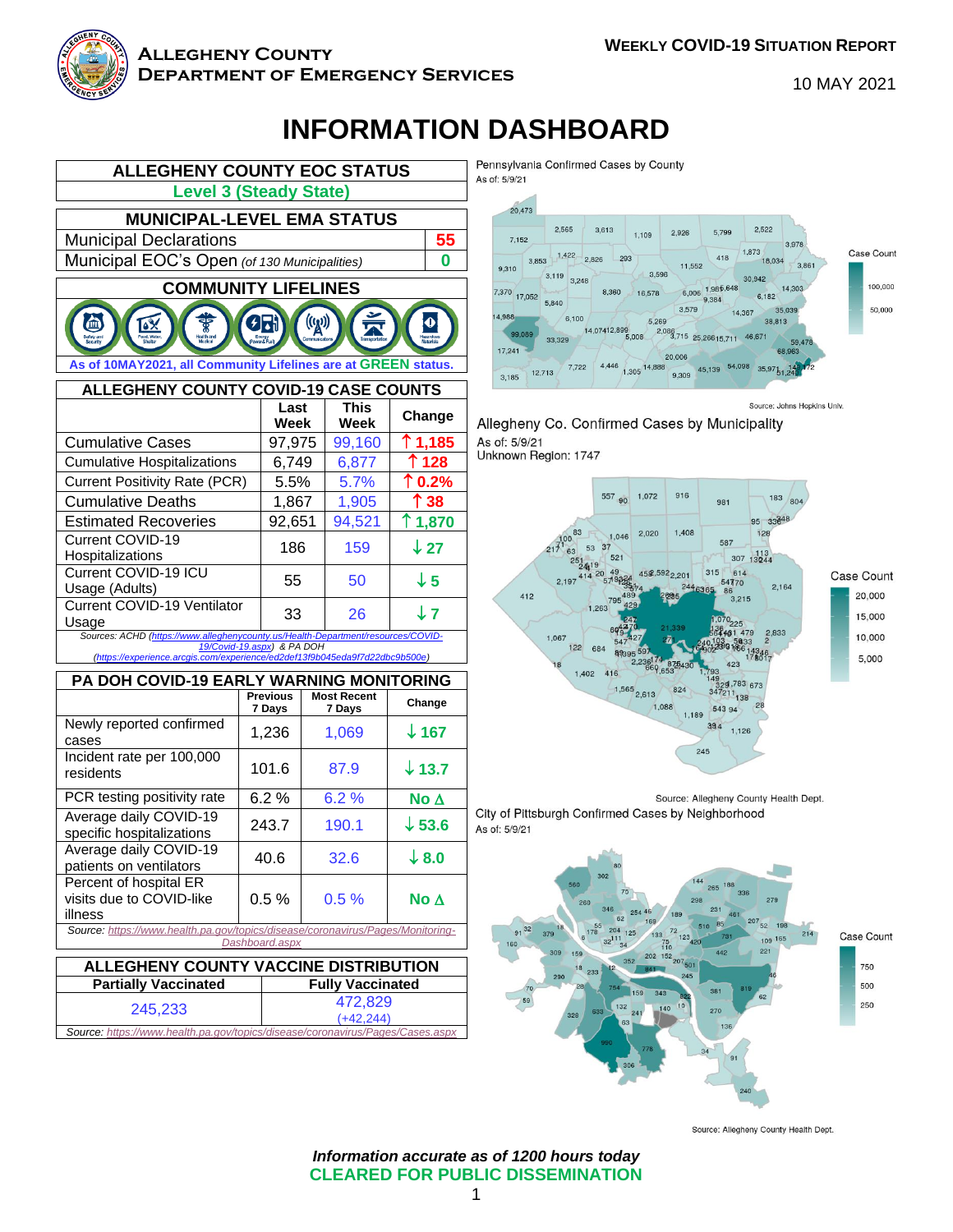**WEEKLY COVID-19 SITUATION REPORT**

**Allegheny County**

**Department of Emergency Services**

10 MAY 2021



### **KANE COMMUNITY LIVING CENTERS:**

|                                                                           | <b>RESIDENTS</b>                          |                                        |                                 | <b>STAFF</b>  |                                |                                   |                  |
|---------------------------------------------------------------------------|-------------------------------------------|----------------------------------------|---------------------------------|---------------|--------------------------------|-----------------------------------|------------------|
| <b>Facility</b>                                                           | <b>Current</b><br><b>COVID-</b><br>$19 +$ | <b>Cumulative</b><br><b>COVID-19 +</b> | Recovered/<br><b>Discharged</b> | <b>Deaths</b> | <b>Current</b><br>$COVID-19 +$ | <b>Cumulative</b><br>$COVID-19 +$ | <b>Recovered</b> |
| Glen Hazel                                                                |                                           | 96                                     | 76                              | 21            |                                | 110                               | 109              |
| <b>Scott</b>                                                              |                                           | 154                                    | 135                             | 21            |                                | 86                                | 85               |
| McKeesport                                                                |                                           | 39                                     | 35                              |               |                                | 58                                | 57               |
| Ross                                                                      |                                           | 30                                     | 22                              |               |                                | 50                                | 49               |
| Source: Allegheny County (https://www.alleghenycounty.us/kane/index.aspx) |                                           |                                        |                                 |               |                                |                                   |                  |

### **ALLEGHENY COUNTY NURSING AND PERSONAL CARE FACILITIES:**

| <b>Number of Facilities</b><br>with Cases                                                                   | <b>Number of Cases</b><br><b>Among Residents</b> | <b>Number of Cases</b><br><b>Among Employees</b> | <b>Number of Deaths</b> |  |
|-------------------------------------------------------------------------------------------------------------|--------------------------------------------------|--------------------------------------------------|-------------------------|--|
| 165                                                                                                         | 5.723                                            | 2.416                                            | 1.032                   |  |
| Source: PA Department of Health (https://www.health.pa.gov/topics/disease/coronavirus/Pages/LTCF-Data.aspx) |                                                  |                                                  |                         |  |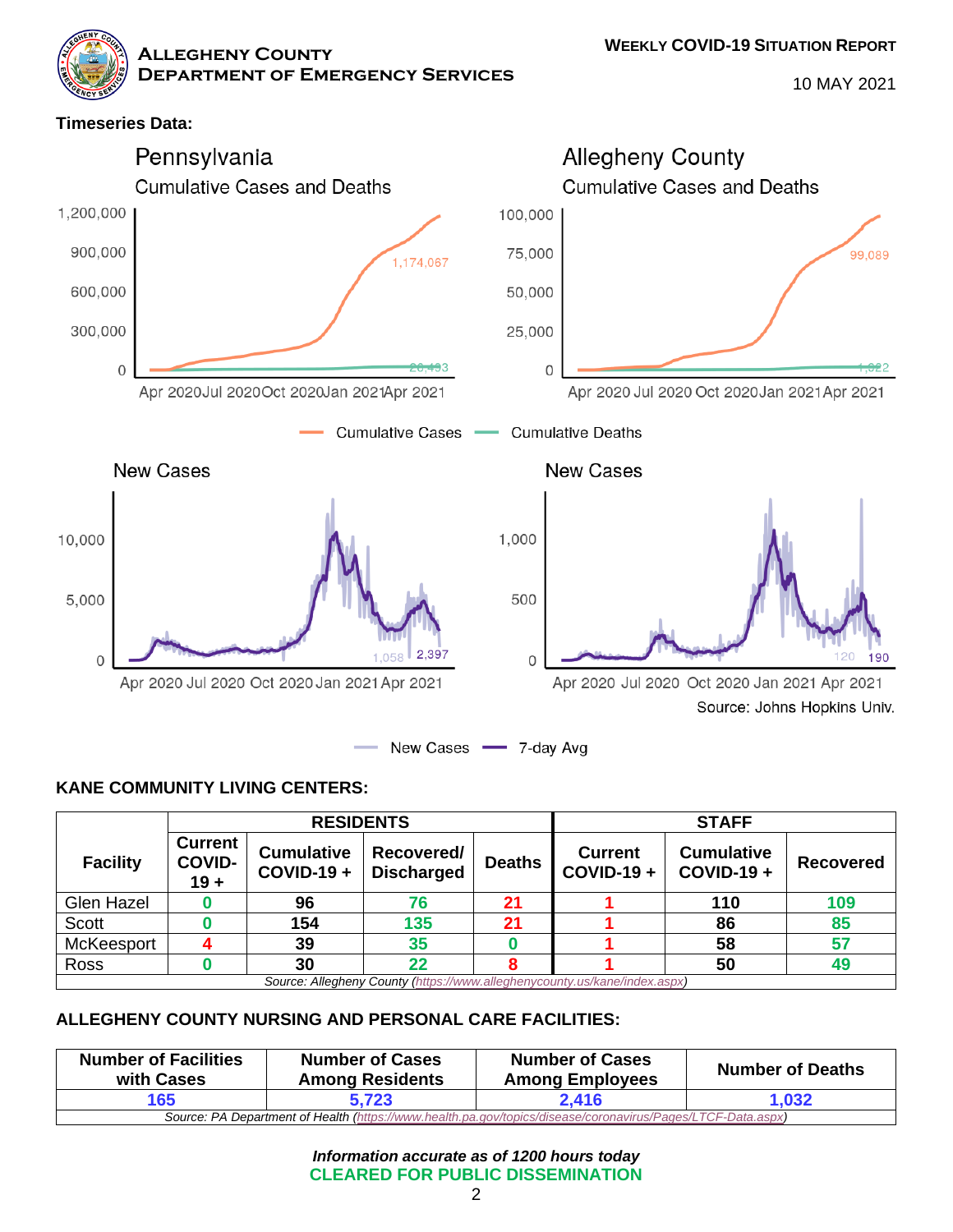

#### **Allegheny County Department of Emergency Services**

## **WEEKLY COVID-19 SITUATION REPORT**

#### 10 MAY 2021

#### **ALLEGHENY COUNTY MUNICIPAL DECLARATIONS OF DISASTER:**

- Avalon
- **Aspinwall**
- Baldwin Boro
- **Bethel Park**
- **Blawnox**
- **Carnegie**
- Castle Shannon
- **Cheswick**
- **Churchill**
- **Clairton**
- **Crafton**
- **Dravosburg**
- Duquesne
- East Pittsburgh
- Edgewood
- Elizabeth Boro
- Etna
- **Forest Hills**
- Fox Chapel
- Frankllin Park
- Hampton
- Harmar
- Homestead
- Ingram
- Jefferson Hills
- Lincoln
- **McCandless**
- Millvale
- Mt. Lebanon
- North Fayette
- Oakdale
- Ohio
- Penn Hills
- Pennsbury Village
- Pine
- Pitcairn
- **Pittsburgh**
- Port Vue
- Rankin
- Reserve • Robinson
- Ross
- Sewickley Boro
- Sewickley Heights
- Shaler
- **Sharpsburg**
- Springdale Boro
- **Swissvale**
- Turtle Creek
- Verona
- West Deer
- **Whitaker**
- White Oak
- **Wilkins**
- Wilmerding

#### **SCHOOL DISTRICT STATUS:** *(No new status reported for 10MAY2021)*

| <b>District</b>                             | <b>Current Status</b><br>(In-Person, Remote, or Hybrid) | <b>District</b>                                              | <b>Current Status</b><br>(In-Person, Remote, or Hybrid) |  |  |  |
|---------------------------------------------|---------------------------------------------------------|--------------------------------------------------------------|---------------------------------------------------------|--|--|--|
| Allegheny Valley                            | In-Person                                               | North Allegheny                                              | In-Person                                               |  |  |  |
| Avonworth                                   | In-Person                                               | North Hills                                                  | In-Person                                               |  |  |  |
| Baldwin-Whitehall                           | In-Person                                               | Northgate                                                    | Hybrid                                                  |  |  |  |
| <b>Bethel Park</b>                          | In-Person                                               | Penn Hills                                                   | In-Person                                               |  |  |  |
| <b>Brentwood Borough</b>                    | Hybrid                                                  | Pine-Richland                                                | In-Person                                               |  |  |  |
| Carlynton                                   | In-Person                                               | Pittsburgh Public Schools                                    | <b>H</b> vbrid                                          |  |  |  |
| <b>Chartiers Valley</b>                     | In-Person                                               | Plum Borough                                                 | In-Person                                               |  |  |  |
| <b>Clairton City</b>                        | <b>Hybrid</b>                                           | Quaker Valley                                                | Hybrid                                                  |  |  |  |
| Cornell                                     | Hybrid                                                  | Riverview                                                    | <b>H</b> vbrid                                          |  |  |  |
| Deer Lakes                                  | In-Person                                               | Shaler Area                                                  | Hybrid                                                  |  |  |  |
| Duquesne City                               | In-Person                                               | South Allegheny                                              | In-Person                                               |  |  |  |
| East Allegheny                              | Hybrid                                                  | South Fayette Township                                       | In-Person                                               |  |  |  |
| <b>Elizabeth Forward</b>                    | In-Person                                               | South Park                                                   | Hybrid                                                  |  |  |  |
| Fox Chapel Area                             | In-Person                                               | <b>Steel Valley</b>                                          | <b>H</b> vbrid                                          |  |  |  |
| Gateway                                     | <b>Hybrid</b>                                           | Sto-Rox                                                      | Hybrid                                                  |  |  |  |
| Hampton Township                            | Hybrid                                                  | Upper St. Clair                                              | In-Person                                               |  |  |  |
| Highlands                                   | Hybrid                                                  | West Allegheny                                               | In-Person                                               |  |  |  |
| Keystone Oaks                               | Hybrid                                                  | West Jefferson Hills                                         | In-Person                                               |  |  |  |
| McKeesport Area                             | In-Person                                               | West Mifflin Area                                            | In-Person                                               |  |  |  |
| Montour                                     | In-Person                                               | Wilkinsburg                                                  | Hybrid                                                  |  |  |  |
| Moon Area                                   | Hybrid                                                  | <b>Woodland Hills</b>                                        | <b>H</b> vbrid                                          |  |  |  |
| Mount Lebanon                               | In-Person                                               |                                                              |                                                         |  |  |  |
| <b>Career Technical Schools / Vo-Tech</b>   |                                                         |                                                              |                                                         |  |  |  |
| A.W. Beattie Career Center                  | <b>Hybrid</b>                                           | Steel Center for Career and Technical<br>Hybrid<br>Education |                                                         |  |  |  |
| Forbes Road Career and Technology<br>Center | <b>Hybrid</b>                                           | McKeesport Area Technology Center                            | In-Person                                               |  |  |  |

#### **CURRENT SITUATION**

Allegheny County Health Department:

Parkway West and Technology Center | Hybrid

- Allegheny County GIS developed a vaccination provider map here:
	- o <https://experience.arcgis.com/experience/8c541d5f4d19438294714cbf3e4abfac/>
- Operating multiple community PODs with online appointment registration available:
	- o [https://www.alleghenycounty.us/Health-Department/Resources/COVID-19/COVID-19-Vaccine-](https://www.alleghenycounty.us/Health-Department/Resources/COVID-19/COVID-19-Vaccine-Information.aspx)[Information.aspx](https://www.alleghenycounty.us/Health-Department/Resources/COVID-19/COVID-19-Vaccine-Information.aspx)
- Planning and operating additional community-based, targeted PODs for underserved populations.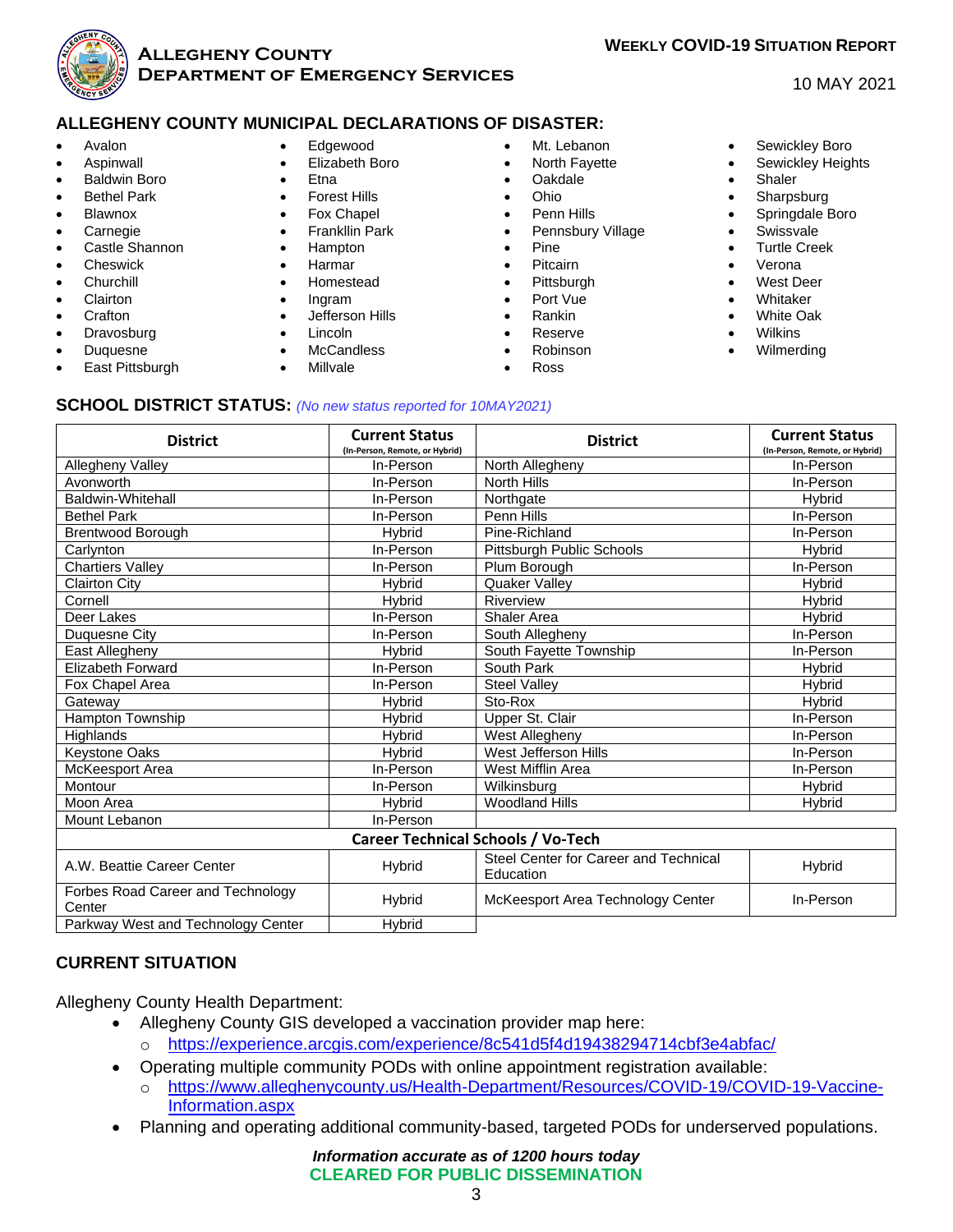#### **WEEKLY COVID-19 SITUATION REPORT**



#### **Allegheny County Department of Emergency Services**

10 MAY 2021

- Vaccination planning continuing with community response partners.
- Continuing to assess food facilities for compliance with COVID.
- ACHD continues to provide updated guidance at the following link:
- o [https://www.alleghenycounty.us/Health-Department/Resources/COVID-19/Information-for-](https://www.alleghenycounty.us/Health-Department/Resources/COVID-19/Information-for-Specific-Groups/Information-for-Specific-Groups.aspx)[Specific-Groups/Information-for-Specific-Groups.aspx](https://www.alleghenycounty.us/Health-Department/Resources/COVID-19/Information-for-Specific-Groups/Information-for-Specific-Groups.aspx)

Allegheny County Emergency Services:

- Continue allocation and warehousing of critical PPE.
- ACES staff are facilitating a vaccination POD at the Castle Shannon Fire Department.

Allegheny County Department of Human Services:

- Continue to assist with vaccine information and roll out; Providing guidance, messaging, and staffing assistance as needed.
- Continue to push put rent relief messages. Applications for new federal rent and utilities relief funding will be accessible starting March 15.
- Continue to monitor and update guidance for Congregate and Long-term Care providers and providers conducting in-person operations.
- Isolation and quarantine facilities continue to operate for shelter and congregate care residents, and we are monitoring a rise in their use.
- Continue to address an increased number of calls for assistance to the Senior Line. Despite increase, assistance remains stable.

### **Vaccine Distribution:**

All Pennsylvania residents are currently eligible for vaccination. The Allegheny County Health Department is currently offering the Moderna (ages 18 and older) and the Pfizer (ages 16 and older) vaccine at several sites throughout the county.

• Vaccine Registration Site:<https://vax4.alleghenycounty.us/patient/s/>

For more information:

- ACHD: [https://www.alleghenycounty.us/Health-Department/Resources/COVID-19/COVID-19-](https://www.alleghenycounty.us/Health-Department/Resources/COVID-19/COVID-19-Vaccine-Information.aspx) [Vaccine-Information.aspx](https://www.alleghenycounty.us/Health-Department/Resources/COVID-19/COVID-19-Vaccine-Information.aspx)
- PA DOH:<https://www.health.pa.gov/topics/disease/coronavirus/Vaccine/Pages/Vaccine.aspx>

### **CRITICAL INFORMATION REQUIREMENTS:**

Vulnerable Care Facility Issues:

• None known at this time.

Positive Cases with First Responders (*impacting service delivery*):

• None known at this time.

Fatalities in excess of capabilities:

• None known at this time.

Critical Infrastructure Issues:

• None known at this time.

Food/Feeding Program Issues:

• None known at this time.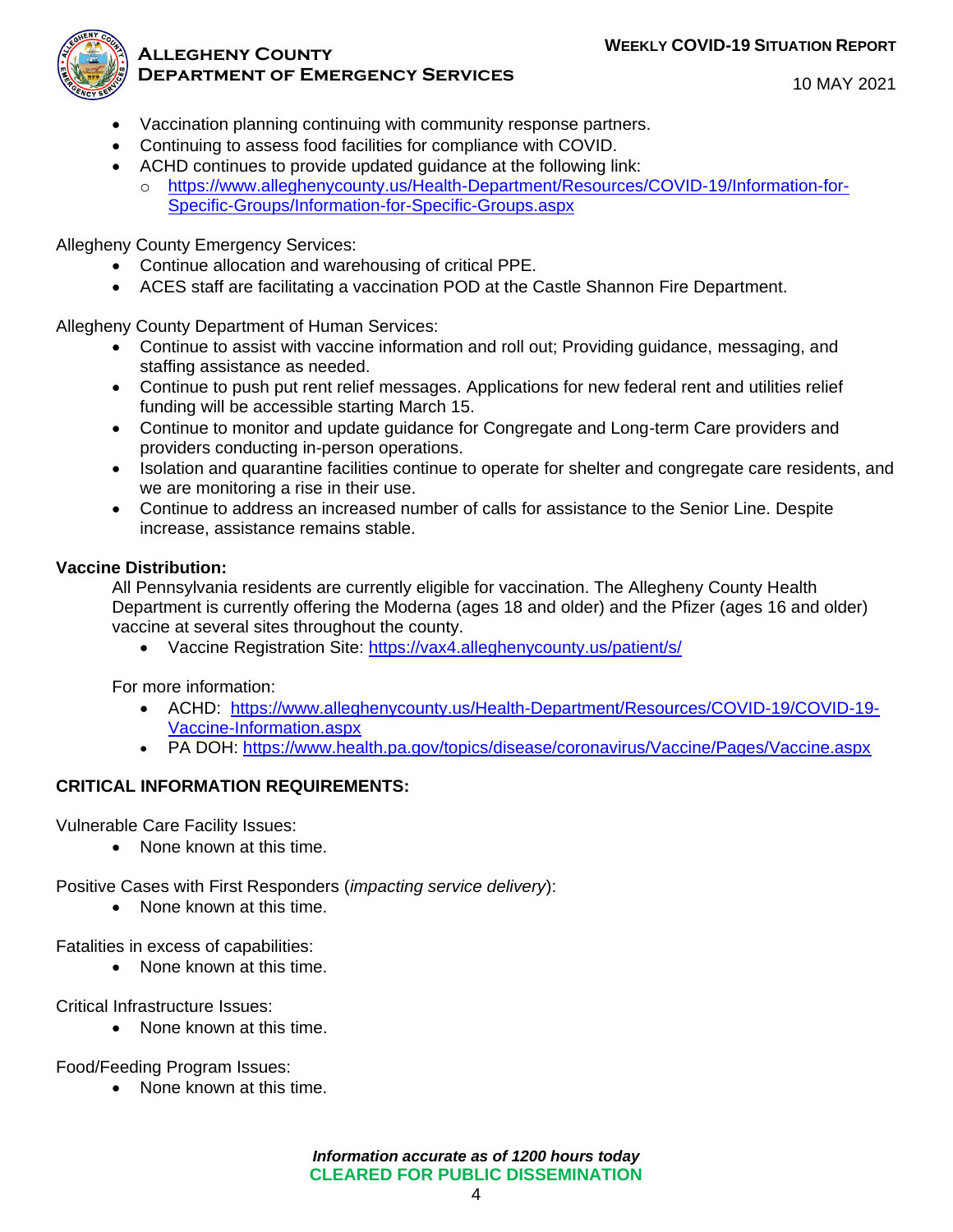

10 MAY 2021

Vaccination site weather-related impacts:

• None known at this time.

### **ESSENTIAL ELEMENTS OF INFORMATION:**

Anticipated Unmet Needs:

• None known at this time

Known COVID-19 Testing Sites:

- Allegheny County Community-Based Testing Information: [https://www.alleghenycounty.us/Health-Department/Resources/COVID-19/Information-on-COVID-19-](https://www.alleghenycounty.us/Health-Department/Resources/COVID-19/Information-on-COVID-19-Testing.aspx) [Testing.aspx](https://www.alleghenycounty.us/Health-Department/Resources/COVID-19/Information-on-COVID-19-Testing.aspx)
- Map with locations is available at: <http://alcogis.maps.arcgis.com/apps/Nearby/index.html?appid=472bad5ba19f4247a094d55e712195c8>

Shortages in transients lodging:

• None known at this time.

Abandoned Pets/Domestic Animal Issues:

• None known at this time.

Government absenteeism impacting operations:

• None known at this time.

COVID-19 fraudulent information (*Fake test kits, fake checks, distribution of kits outside normal channels, etc.*):

• None known at this time.

### **ACCOMPLISHMENTS** (previous 7 days)**:**

### **Allegheny County Health Department:**

• Scheduled and administered COVID-19 vaccinations to recipients at multiple locations identified here: [https://www.alleghenycounty.us/Health-Department/Resources/COVID-19/COVID-19-](https://www.alleghenycounty.us/Health-Department/Resources/COVID-19/COVID-19-Vaccine-Information.aspx) [Vaccine-Information.aspx](https://www.alleghenycounty.us/Health-Department/Resources/COVID-19/COVID-19-Vaccine-Information.aspx)

### **Allegheny County Emergency Services:**

- ACES Staff facilitated vaccination PODs:
	- o May 3 to May 7: 2328 vaccinations administered
	- o Running Total: 38,664
- Continued support of ACHD activities and other partner organizations.

### **Allegheny County Human Services:**

- The utilities portion of the rent assistance program is now available. Those who need utilities payment assistance can log back into their account if they've already applied for rental assistance and indicated a need for utilities assistance as well, or new assistance seekers can apply as part of the regular rent relief process at:<https://covidrentrelief.alleghenycounty.us/>
- Sent informational updates on the new rent relief funding; collecting email addresses/phone numbers of interested potential participants.

#### **CHALLENGES:**

### **Allegheny County Health Department:**

• Demand at vaccine clinics is reducing resulting in unfilled appointment slots.

### **Allegheny County Emergency Services:**

• None known at this time.